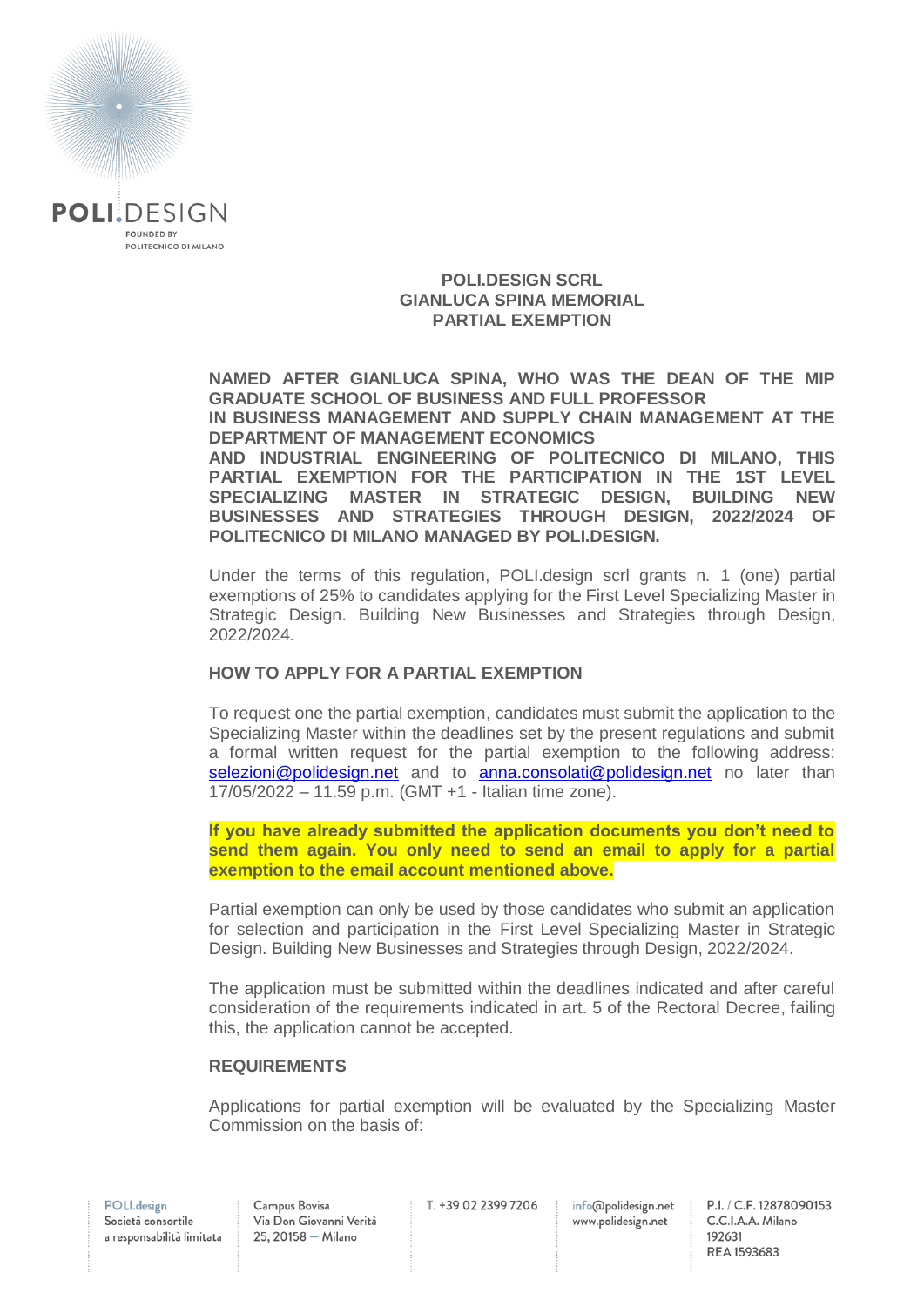

- Knowledge of English, maximum 10 points
- Motivation, maximum 10 points
- **Entry test with open questions, maximum 10 points**

• Interaction during the selection interview (in person or via Skype), maximum 10 points

Total maximum score 40 points

Candidate will be selected on the basis of how consistent their profile appears to be with the objectives of the Specializing Master when their documentation is analyzed. The minimum score to take part in the selection for one of the partial exemptions is 35/40.

The Application for the selection for the Master will have to be processed by filling the application form on the [link](https://www.polidesign.net/en/member-login/?candidatura&redirect_to=https://www.polidesign.net/en/candidatura/?courseID=POLID_5fce35d54a7bd)

The documents that will need to be provided for the application will be the following:

- Curriculum Vitae:
- Portfolio:
- Motivation Letter;
- Scanning of the University Degree;
- Scanning of the University Transcript or Diploma Supplement.

## **SPECIALIZING MASTER COMMISSION AND SELECTION**

The candidacies will be evaluated by the Specializing Master Commission indicated in Art. 1 "Features of the Master course" of the Rectoral Decree. Evaluations will take place at the discretion of the Specializing Master Commission.

## **INCOMPATIBILITIES**

Partial exemption cannot be combined with other scholarships, exemptions, prizes or other financial aids for participating in this Specializing Master program.

# **DEADLINES FOR INFORMING CANDIDATES OF PARTIAL EXEMPTIONS**

Candidates will be selected chronologically in the order applications are received, until all places have been filled.

Partial exemptions will be assigned during the selection and admission process to the Specializing Master, and before the start date of the course.

The deadline for submitting requests for partial exemption is 17/05/2022 – 11.59 p.m. (GMT +1 - Italian time zone) .

T. +39 02 2399 7206

info@polidesign.net www.polidesign.net

P.I. / C.F. 12878090153 C.C.I.A.A. Milano 192631 REA 1593683